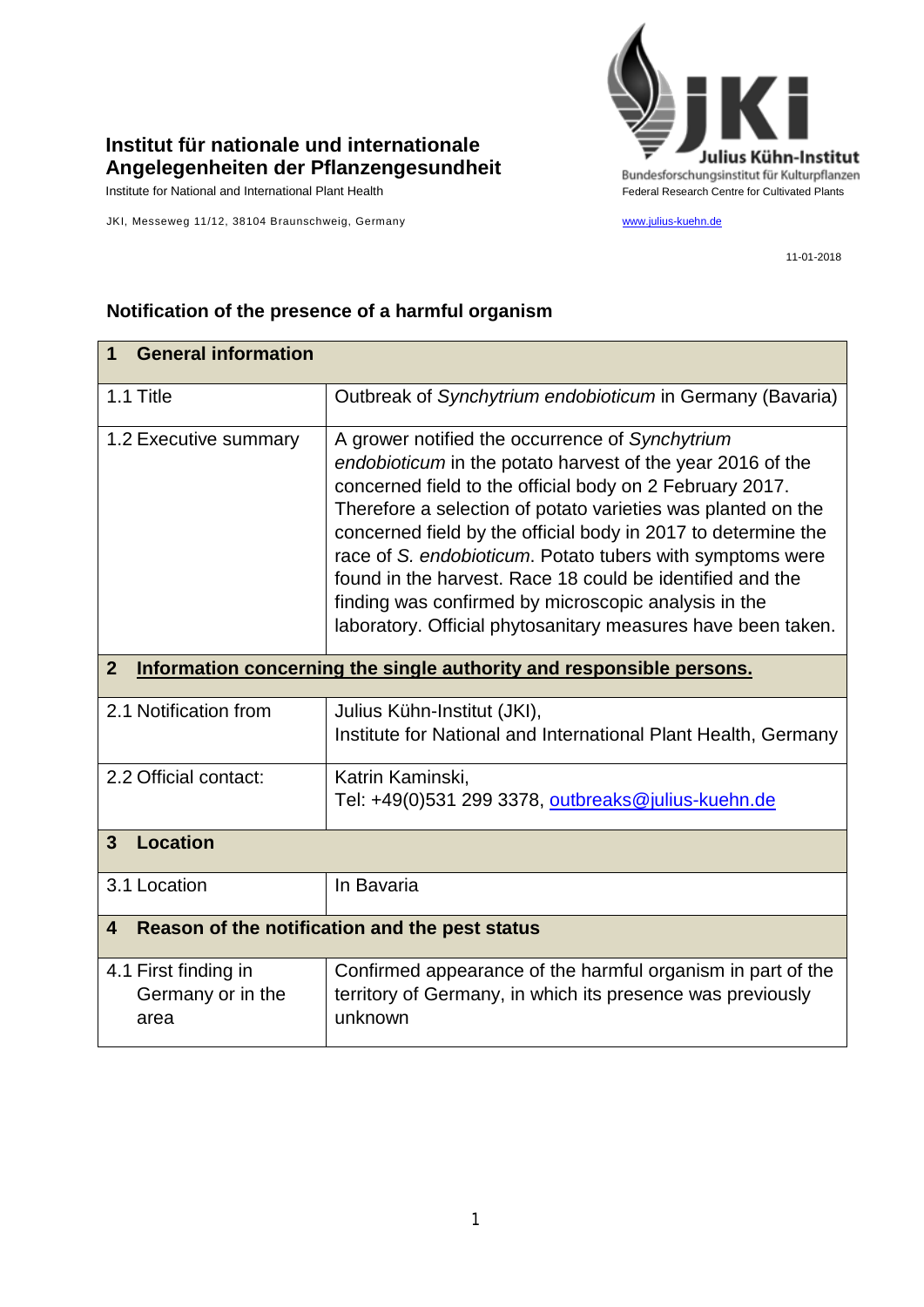| 4.2 Pest status of the area where the harmful<br>organism has been found present, after<br>the official confirmation.                 | Present, under eradication                                                                                                                                                                                                                 |  |  |
|---------------------------------------------------------------------------------------------------------------------------------------|--------------------------------------------------------------------------------------------------------------------------------------------------------------------------------------------------------------------------------------------|--|--|
| 4.3 Pest status in Germany before the official<br>confirmation of the presence, or<br>suspected presence, of the harmful<br>organism. | Present, at low prevalence, few<br>occurrences                                                                                                                                                                                             |  |  |
| 4.4 Pest status in Germany after the official<br>confirmation of the presence of the<br>harmful organism.                             | Present, at low prevalence, few<br>occurrences                                                                                                                                                                                             |  |  |
| Finding, sampling, testing and confirmation of the harmful organism.<br>5                                                             |                                                                                                                                                                                                                                            |  |  |
| 5.1 How the presence or appearance of the<br>harmful organism was found.                                                              | Information submitted by professional<br>operator: grower                                                                                                                                                                                  |  |  |
| 5.2 Date of finding:                                                                                                                  | 22-02-2017                                                                                                                                                                                                                                 |  |  |
| 5.3 Sampling for laboratory analysis.                                                                                                 | 16-08-2017                                                                                                                                                                                                                                 |  |  |
| 5.4 Date of official confirmation of the harmful<br>organism's identity.                                                              | 16-08-2017                                                                                                                                                                                                                                 |  |  |
|                                                                                                                                       |                                                                                                                                                                                                                                            |  |  |
| Infested area, and the severity and source of the outbreak in that area.<br>6                                                         |                                                                                                                                                                                                                                            |  |  |
| 6.1 Size and delimitation of the infested area.                                                                                       | 2 <sub>ha</sub>                                                                                                                                                                                                                            |  |  |
| 6.2 Characteristics of the infested area and its<br>vicinity.                                                                         | Open air - production area: field                                                                                                                                                                                                          |  |  |
| 6.3 Infested plant(s), plant product(s) and<br>other object(s).                                                                       | Solanum tuberosum                                                                                                                                                                                                                          |  |  |
| 6.4 Severity of the outbreak.                                                                                                         | Many potato tubers with symptoms<br>were found.                                                                                                                                                                                            |  |  |
| <b>Official phytosanitary measures.</b><br>$\overline{\mathbf{7}}$                                                                    |                                                                                                                                                                                                                                            |  |  |
| 7.1 Adoption of official phytosanitary<br>measures.<br>7.2 Date of adoption of the official                                           | Official phytosanitary measures,<br>other than chemical, biological, or<br>physical treatment have been taken:<br>Those measures are taken inside the<br>demarcated area consisting of<br>contaminated plot and safety zone.<br>07-03-2017 |  |  |